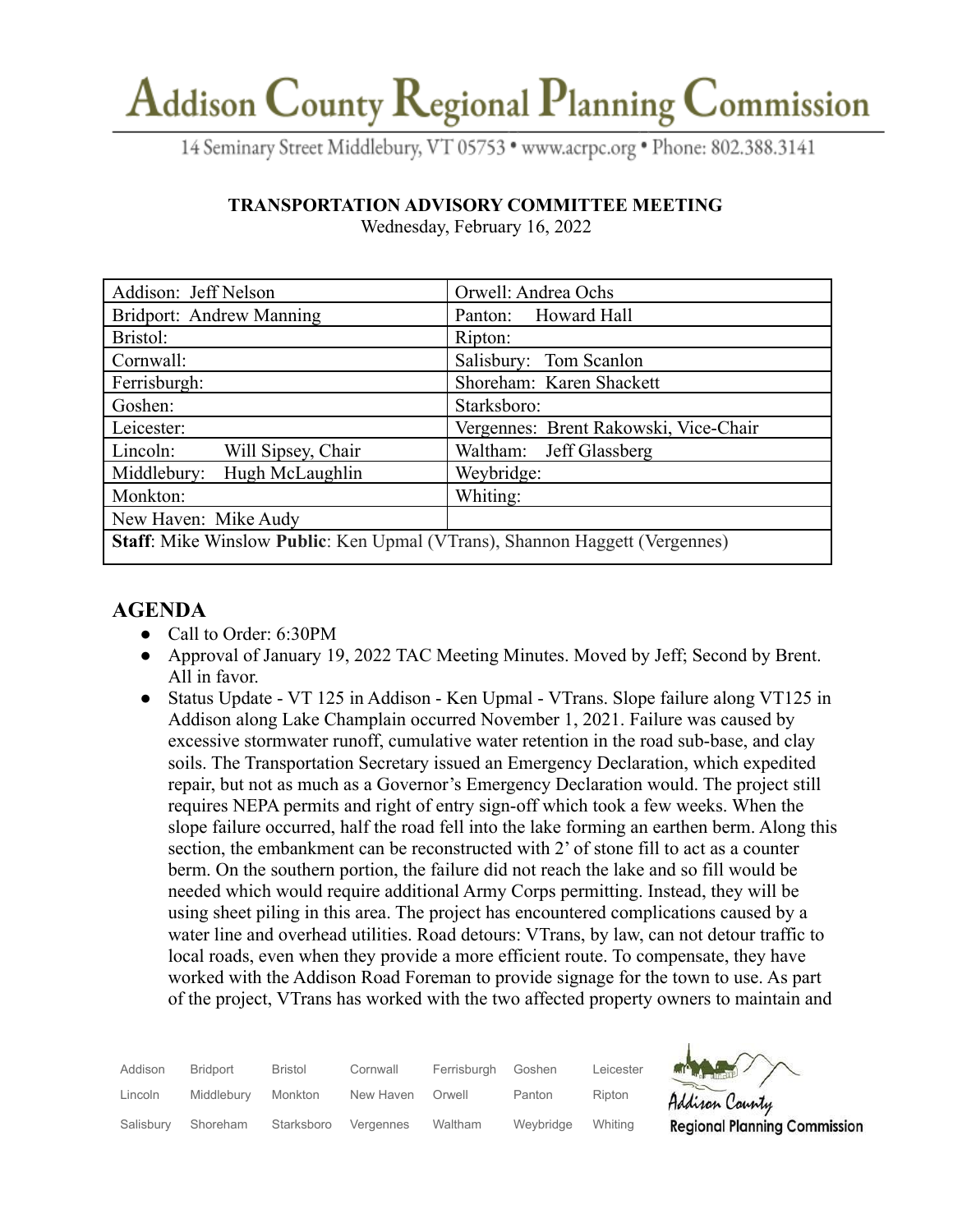# Addison County Regional Planning Commission

14 Seminary Street Middlebury, VT 05753 · www.acrpc.org · Phone: 802.388.3141

even improve lake access. The project has been advertised and the bid analysis was completed today (2/16). The total project will cost about \$1-million. VTrans expects to award the contract within 10 days with work to begin March 1. The project completion date is June 24, 2022, which should provide ample time to deal with any resource constraints related to supply chain issues.

- o Will asked why did the subsoil slide into the lake? Clay in the lower depths got saturated and lost its shear strength. The new design should prevent future slides.
- o Jeff asked if there would be shoulder improvements associated with the project to better accommodate bicyclists and pedestrians. The road will be widened by 2' on each side with the centerline and curve pushed toward the lake which will leave 11' lanes and 3' shoulders.
- o Hugh asked what the "Irene equivalent" project would be. Ken noted that he had not managed enough Irene-related projects to offer a good comparison
- Transportation Updates from Mike
	- o Status of TAC grants Dubois and King has been selected to work on the Middlebury and Bristol projects. Mike sent a draft contract to them today for review. The Ripton project has been put back out to bid with an additional \$5,000 added (total \$20,000 now), a reduction in scope, and a clearer description of anticipated deliverables. Proposals are due February 25.
	- o Vergennes PELS The Policy Committee meets in early March to approve the Purpose and Needs Statement. The P&N has already been reviewed by the Technical Committee, which offered some minor revisions. The Project Management Team is planning spring workshops: one dedicated to residents of the Otter Creek Trailer Park, one in-person meeting for the general public, and one virtual meeting for the general public.
	- o [Downtown Transportation Fund Grants](https://accd.vermont.gov/community-development/funding-incentives/downtown-transportation-fund) due March 7, 2022.
	- o Traffic Count requests Any towns that wish to have traffic counts this spring should reach out to Mike. He conducts counts on a first-come, first-served basis. He already has requests from the Ferrisburgh and Panton Road Foremen.
	- o Project Prioritization The March and April meetings will likely focus on prioritization of bridge projects for VTrans. We should receive the draft list of projects from VTrans by March 1. We can conduct an initial review of the list in March and suggest other projects, and then do a deeper dive on projects in April.
	- o Other This past Friday DEC sent a reminder to towns that their Municipal Roads General Permit annual report is due April 1 and the annual fee is due June 1. By the end of the year towns are expected to have brought 15% of their non-compliant road segments into compliance.
- Other Business/Roundtable

| Addison   | Bridport   | <b>Bristol</b> | Cornwall  | Ferrisburah | Goshen    | Leicester |
|-----------|------------|----------------|-----------|-------------|-----------|-----------|
| Lincoln   | Middlebury | Monkton        | New Haven | Orwell      | Panton    | Ripton    |
| Salisbury | Shoreham   | Starksboro     | Vergennes | Waltham     | Wevbridge | Whitina   |



Addison County **Regional Planning Commission**